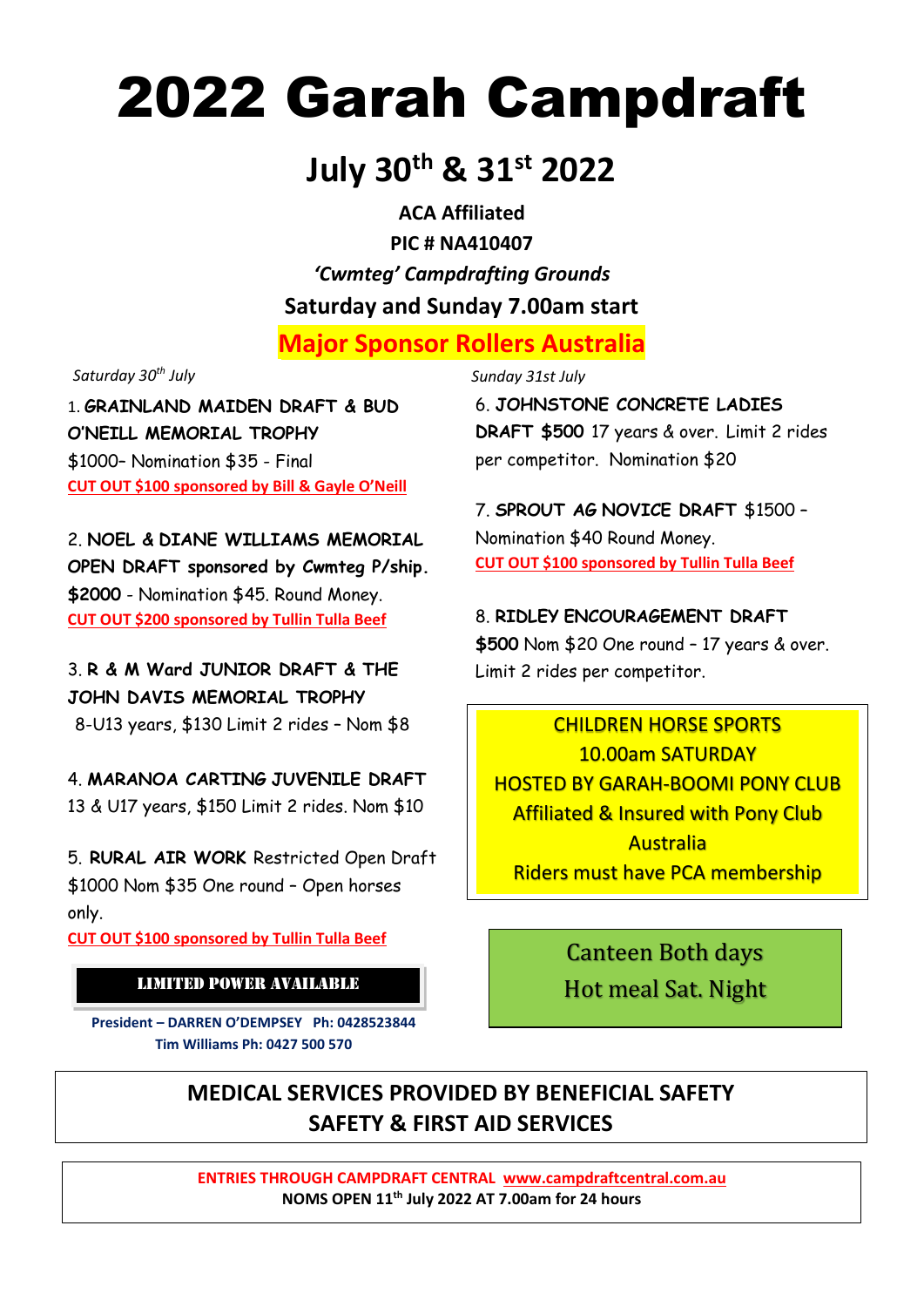#### **Committee Conditions:**

1. A maximum of 12 first round starts per competitor across the entire program.

2. The committee reserves the right to alter or amend the program depending on number of nominations received and the availability of stock.

3. Prize money allocated according to ACA guidelines R.9 A2 & B2

4. All competitors compete at their own risk. Each competitor must acknowledge that it is a condition of acceptance of their nomination that the Garah Campdraft Committee will not be responsible for any injury, loss or damage.

### **ACA TERMS & CONDITIONS:**

1. AFFILIATION: Events are ACA Affiliated.

2. HELMETS: Riders under the age of 18 must wear helmets whilst mounted on a horse at all ACAaffiliated events. Helmets must comply with current Australian and New Zealand safety standards and must be securely fastened under the chin at all times.

3. SCRATCHING: A 100% refund of the nomination fee will be given if the competitor withdraws more than 168 hours (7 days) prior to 8:00am on the first morning of the program. If a competitor withdraws less than 168 hours (7 days prior to 8:00am on the first morning of the program), then the entire nomination fee may be retained by the committee. If the committee deems that extenuating circumstances apply, then a refund may be granted. Each case will be at the discretion of the committee.

4. HORSE'S STATUS: The status of a horse winning a campdraft will be determined by the highest class of horse that competes with the exception of Juniors, Juveniles, Ladies, Mens, Old Buffers, Associates and Encouragement campdrafts. The winner attains the status of the highest class of horse participating (eg if one Open horse competes then it is classed as an Open draft).

5. NOMINATION: Your ACA membership number must be provided otherwise your nomination will not be processed.

6. ENCOURAGEMENT: An Encouragement campdraft competitor shall be 17 years and over and one who has not won 1 Encouragement or 1 Open age draft, or placed 3 times in an Open age campdraft.

7. FUTURITY: The definition of a Futurity Draft is for horses four years and under.

8. JUVENILE/JUNIOR: Juvenile (13 years to under 17 years) and Juniors (8 years to under 13 years).

9. COMPLAINTS: "Any competitor who wishes to lodge a complaint at an affiliated campdraft must lodge the complaint in writing with the Secretary of the host committee within one (1) hour of the incident taking place. A fee of \$20 must be lodged with the complaint. If the complaint is dismissed by the Committee, the \$20 is forfeited".

10. MEMBERSHIP: No ACA casual memberships are available.

11. STALLIONS: All stallions are to be contained in accordance with Rule 11.12 of the ACA Rules